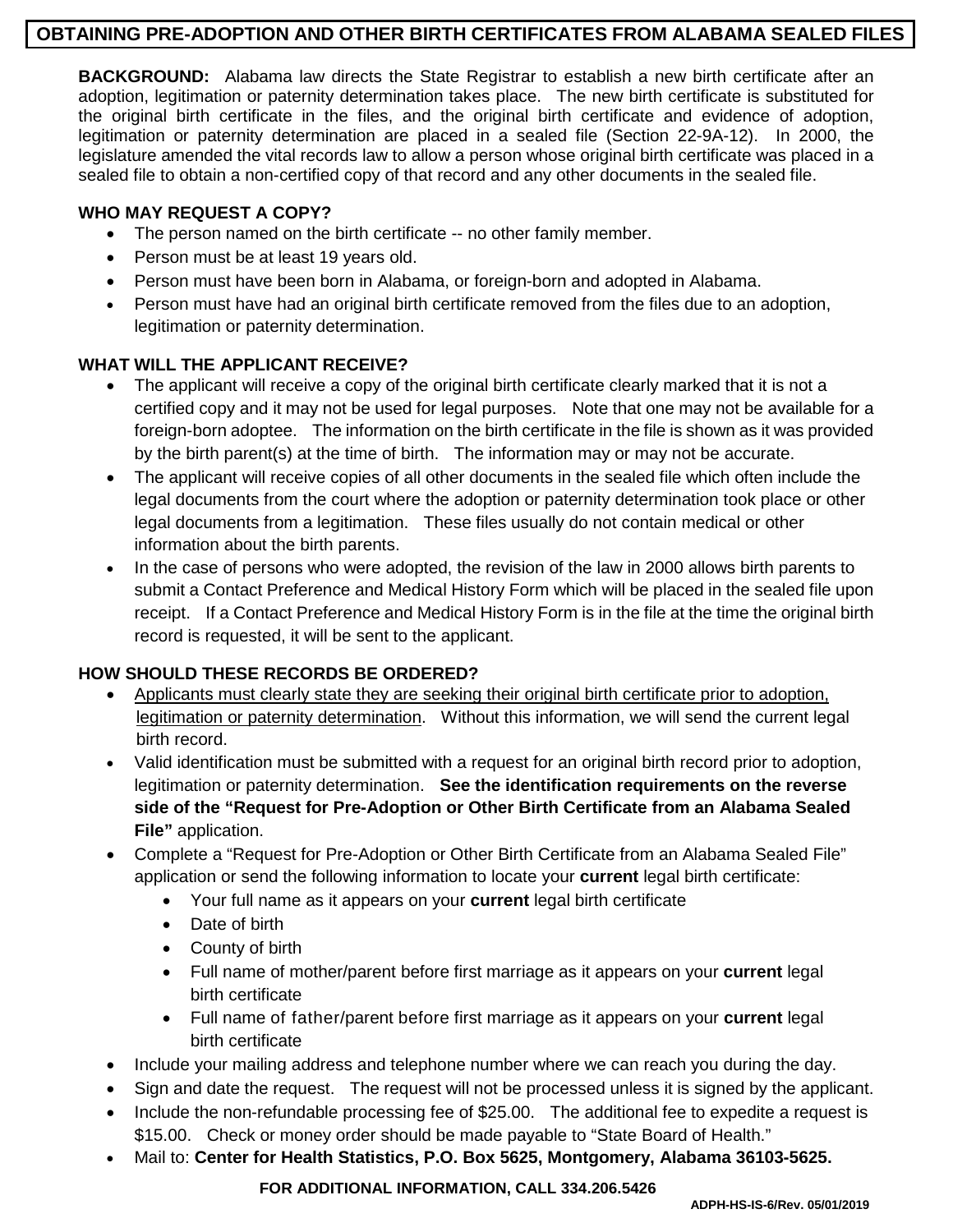#### **REQUEST FOR PRE-ADOPTION OR OTHER BIRTH CERTIFICATE FROM AN ALABAMA SEALED FILE**

When an adoption, legitimation or paternity determination takes place, a new birth certificate is substituted for the original birth certificate in the files, and the original birth certificate and evidence of adoption, legitimation or paternity determination is placed in a sealed file.

A sealed file includes a copy of the original birth certificate clearly marked that it is not a certified copy and it may not be used for legal purposes. An original birth certificate may not be available for a foreign-born adoptee. Legal documents from the court where the adoption or paternity determination took place or other legal documents from a legitimation are also usually included. Medical or other information about the birth parents is not included in most cases, unless a Contact Preference and Medical History Form was submitted by the birth parents.

Only the person named on the birth certificate may request a sealed file. The person must be at least 19 years old; must have been born in Alabama, or foreign-born and adopted in Alabama; and must have had an original birth certificate removed from the files due to an adoption, legitimation or paternity determination.

The fee to search for and provide the contents of a sealed file is \$25.00. There is an additional fee of \$15.00 to expedite a request. Make check or money order payable to "State Board of Health." Do not send cash. **Fees are non-refundable.**

**Valid identification must be submitted with a sealed file request.** See the identification requirements on the reverse side. Provide as much of the following information as possible for us to locate your **current** birth certificate, which is necessary to locate the sealed file. Complete and sign the applicant section or your request cannot be processed.

#### **MAIL THIS COMPLETED FORM WITH VALID IDENTIFICATION AND FEE TO: Center for Health Statistics**

**P.O. Box 5625**

**Montgomery, Alabama 36103-5625**

**If you have any questions, call 334.206.5426. Visit our website at www.alabamapublichealth.gov/vitalrecords.**

#### **BIRTH: (SEE ID REQUIREMENTS ON REVERSE SIDE)**

| FULL NAME AS IT CURRENTLY                                                                                                                                                                                                                                                                                                                                                                                                                     |       |        |  |      |  |
|-----------------------------------------------------------------------------------------------------------------------------------------------------------------------------------------------------------------------------------------------------------------------------------------------------------------------------------------------------------------------------------------------------------------------------------------------|-------|--------|--|------|--|
| APPEARS ON BIRTH CERTIFICATE                                                                                                                                                                                                                                                                                                                                                                                                                  | First | Middle |  | Last |  |
|                                                                                                                                                                                                                                                                                                                                                                                                                                               |       |        |  |      |  |
|                                                                                                                                                                                                                                                                                                                                                                                                                                               |       |        |  |      |  |
| FULL NAME OF MOTHER/PARENT BEFORE FIRST MARRIAGE<br>AS IT CURRENTLY APPEARS<br>ON BIRTH CERTIFICATE THE STATE OF THE STATE OF THE STATE OF THE STATE OF THE STATE OF THE STATE OF THE STATE O                                                                                                                                                                                                                                                 |       |        |  |      |  |
| FULL NAME OF FATHER/PARENT BEFORE FIRST MARRIAGE<br>AS IT CURRENTLY APPEARS<br>ON BIRTH CERTIFICATE LATER CONSUMING THE CONSUMING STATE OF A SERIES OF A SERIES OF A SERIES OF A SERIES OF A S                                                                                                                                                                                                                                                |       |        |  |      |  |
| $\frac{1}{2}$<br>APPLICANT SECTION (THIS SECTION MUST BE COMPLETED)<br>Amount Enclosed<br>Valid identification must be submitted with a request for a sealed file. Anyone falsely applying for a record is subject to a penalty<br>upon conviction of up to three months in the county jail or a fine of up to \$500. (Code of Alabama 1975, § 13A-10-109). By signing,<br>you are certifying you have a legal right to the record requested. |       |        |  |      |  |
|                                                                                                                                                                                                                                                                                                                                                                                                                                               |       |        |  |      |  |
| Print Your Name <b>Example 2018 Contract Contract Contract Contract Contract Contract Contract Contract Contract Contract Contract Contract Contract Contract Contract Contract Contract Contract Contract Contract Contract C</b>                                                                                                                                                                                                            |       |        |  |      |  |
| Mail to Name (if Different from You) example and the state of the state of the state of the state of the state of the state of the state of the state of the state of the state of the state of the state of the state of the                                                                                                                                                                                                                 |       |        |  |      |  |
|                                                                                                                                                                                                                                                                                                                                                                                                                                               |       |        |  |      |  |
|                                                                                                                                                                                                                                                                                                                                                                                                                                               |       |        |  |      |  |
| I allow the following individual to receive the sealed file                                                                                                                                                                                                                                                                                                                                                                                   |       |        |  |      |  |

 **ADPH-HS-95/Rev. 05/01/2019**